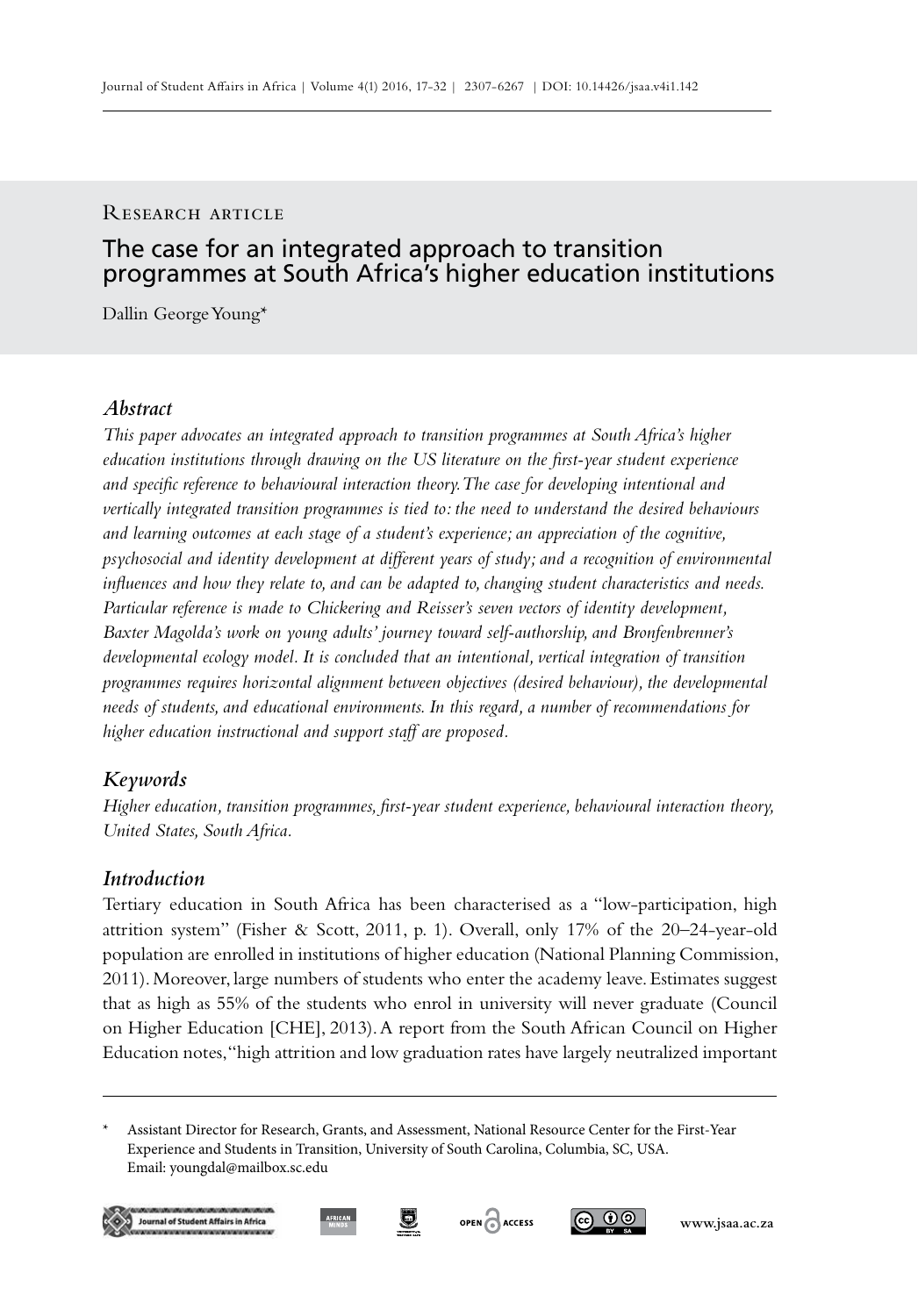gains in access" (CHE, 2013, p. 9). The national completion rate of 30% suggests that only 5% of young South Africans are effectively being served by the higher education system.

This problem hits historically underrepresented population groups particularly hard. While gains have been made in the past 20 years in terms of increasing access for students from these groups, there are still inequities in the current system. Participation rates for African and Coloured students are at 14% and 15% respectively (CHE, 2012). This is coupled with comparatively low rates of completion of qualifications (CHE, 2013). While the participation rate for Indian students (46%) is slightly lower but comparable to that of Whites (57%), their course completion rate in regulation time is more comparable to African and Coloured students (CHE, 2013).

The issue of "throughput" – or students' successful entrance into, persistence in, and completion of – qualifications, has risen to the forefront of the national conversation on post-secondary education in South Africa. The national economy has become increasingly dependent on jobs that require rising amounts of training and education. Moreover, the number of jobs in the economy is outpacing the number of diploma and degree recipients. Educational policy, such as that outlined in the National Development Plan White and Green Papers on Post-school Education and Training (DHET, 2012; 2013) have focused on supporting the public universities and Technical Vocational Education and Training (TVET) colleges to meet the nation's economic needs.

In addition, students themselves have an interest in completing their higher education in a minimal amount of time. Quicker time to degree or diploma completion translates to less money spent on tuition and other associated costs of attendance. Such increases in the time to degree can translate to debt and further financial drain on the student's family. Aside from the monetary outlay required for ongoing enrolment, delayed entry into the job market can mean deferring earnings that would otherwise be gained from full-time employment at a higher salary. The longer a student stays in a college or university without completing the programme, the more likely it is that he or she will leave the educational system without a qualification, suggesting that motivation wanes as time extends. Moreover, if young members of a community see that their peers are consistently dealing with failure in the current system, they may shy away from seeking higher education, keeping participation levels low.

As figures presented earlier suggest, students at higher risk of attrition are those from historically underrepresented population groups in both higher education as well as the economy. This "revolving door" problem can compound social and economic problems among these groups; in effect, education becomes a mechanism for maintaining the status quo rather than a tool for its disruption. The high cost to students and their families with low chances of success can be a drain on the individual, the family, the community and the country.

#### *Supporting Student Success*

Issues concerning throughput are manifest throughout the undergraduate curriculum. The first year is a point in the educational pipeline at which students are particularly vulnerable.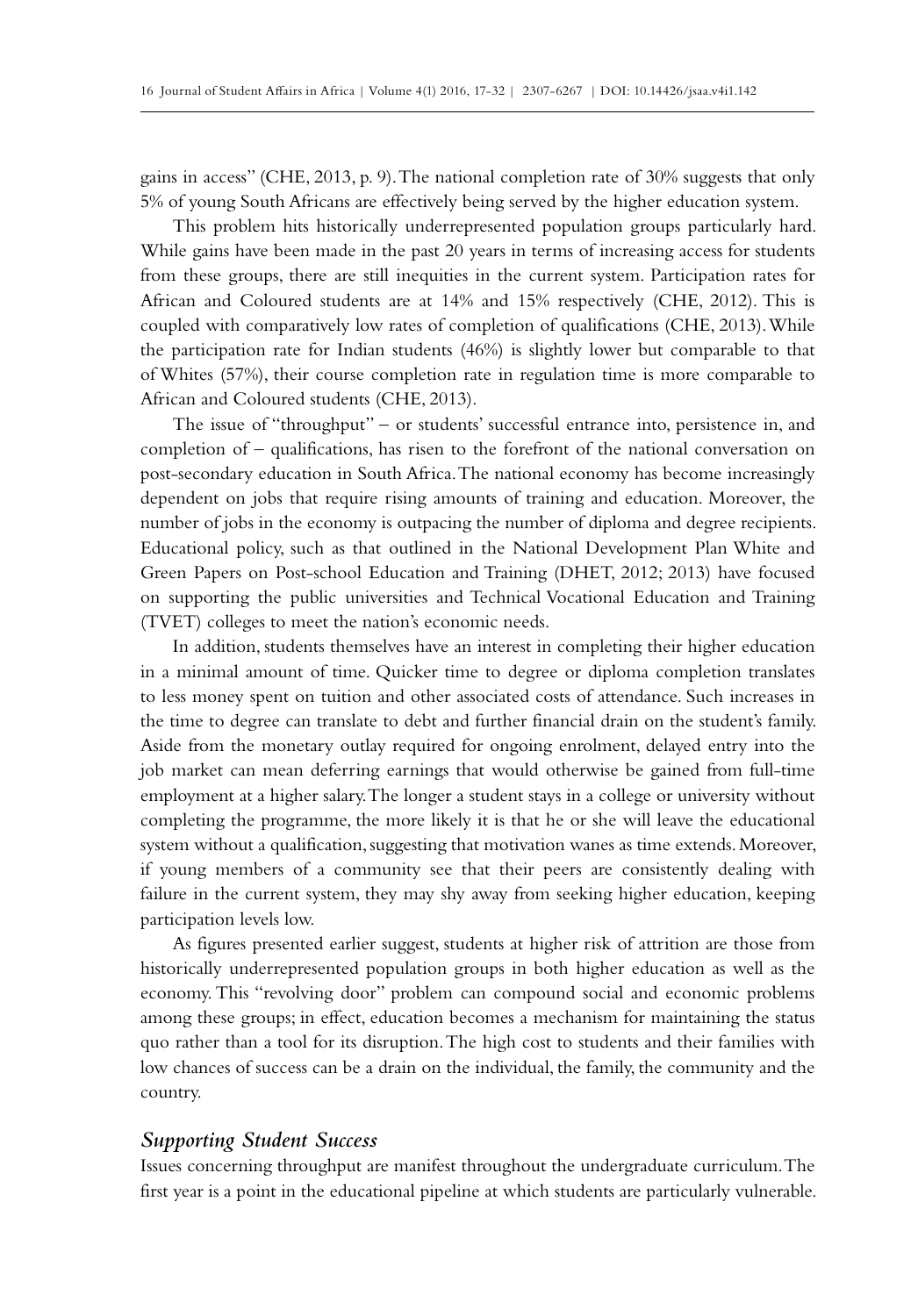In contact institutions, nearly a quarter of all students leave after the first year (CHE, 2013). In fact, one-half to two-thirds of all attrition in higher education occurs between the first and second year. Moreover, the remaining amount of attrition that occurs after the second year is not trivial. While estimates of the student departure between years two and three are not available, it is likely the period in which the second largest group of students leave their studies. Conversely, a substantial proportion of students remain in institutions for five years or longer. The CHE (2013) reported that 14% of the year 2000 cohort was still registered after five years.

The discussion of simply admitting and graduating students without attention to the quality of the educational experience is incomplete. Student success at university goes beyond simple completion of the requisite number of modules in their prescribed sequence. In fact, many stumbling blocks to successful completion of coursework are not directly related to academic skills. Furthermore, students need to develop as whole individuals for life beyond the university, learning how to become engaged citizens, responsible leaders and thoughtful employees. This suggests that any discussion of student success must include issues related to the co-curriculum, where many of these skills are developed.

To provide adequate curricular and co-curricular support, educators have developed initiatives with an aim to support students during key transition points in higher education, namely entry, the first year, the "senior years" and graduation. These initiatives are of relatively recent vintage in South Africa. As such, documentation of and research on these programmes is relatively sparse; however, there is evidence that they have become fairly widespread. To help facilitate the entry into higher education, universities and colleges have developed initiatives including pre-term orientation, bridging programmes and extended curriculum (Jones *et al*., 2008; Lewin and Mawoyo, 2014). Once students arrive on campus, it is possible they are met with one or more offerings aimed at easing the challenges of the transition to university, such as: credit-bearing first-year seminars, programmes developing academic and personal skills, or workshops designed to foster information literacy development (Jones *et al*., 2008; Lewin & Mawoyo, 2014; Scott, 2012). Some institutions, such as Stellenbosch University, have developed an institution-wide approach to orientation and the first-year experience that extends well beyond the first few weeks of the semester (Botha & Van Schalkwyk, 2009). Institutional attention to the first-year transition has given rise to two national conferences on the topic, one hosted by Stellenbosch University in 2008 and one sponsored by the newly established South African National Resource Centre for the First-Year Experience and Students in Transition in 2015.

The support of senior students and students preparing for graduation comes through other academic support offices (Lewin & Mawoyo, 2014). This typically occurs in situations where students engage with units focused on providing services related to writing and language support, academic advising and career development. These services are frequently administered under the banner of an academic development department on campus. While these services might not carry the title of "transition programmes" *per se*, they play a critical role in the ongoing support of students as they progress through the educational pipeline.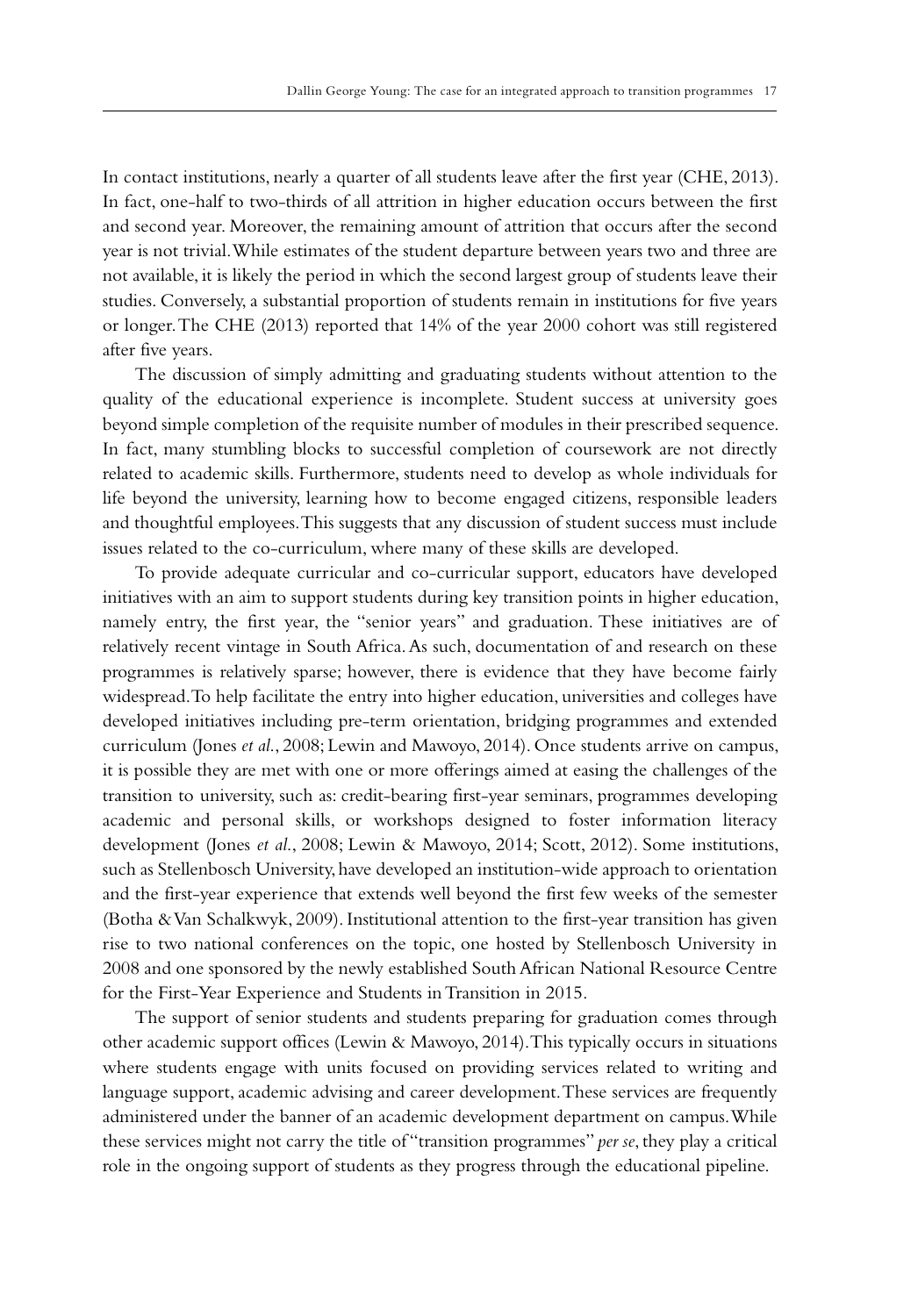#### **Statement of the problem**

Transition programmes have historically been specialised (having a narrow focus on providing a particular service), localised (residing within a particular faculty or functional area or office), and aimed at a particular group of students (those in a particular programme of study, academically underprepared). Furthermore, they are usually temporally bound, such as a first-year seminar. Often, students are passed from one transition programme to the next like a baton in a relay race (Keup, 2015). Stated candidly, functions of student success offices remain in silos; where coordination exists, it is haphazard and incoherent. Speaking of first-year programmes specifically, Scott (2012) identified this problem and suggested that initiatives should be Janus-faced, looking forward and backward simultaneously; firstyear programmes, like all other programmes supporting students in transition, should be a special but not discrete part of the educational process. Greenfield, Keup and Gardner (2013) emphasise that success is more likely when we take our focus from individual "star" programmes and create an integrated constellation of student success programmes.

#### **Integrated transition programmes**

But what does it mean to have an "integrated" approach to student transition programmes? Barefoot *et al*. (2005) set out to document the foundations of excellence in first-year and other transition programmes in institutions of higher education in the United States (US). In that investigation, they described that intentionality, integration and comprehensiveness are criteria for excellence *within* a specific programme, intervention, or time in university (e.g. the first-year experience), yet very little attention was paid to coherence *across* these efforts (Barefoot *et al*., 2005). Other studies of transition programmes in South Africa and the US have characterised connections between efforts as primarily administrative or transactional rather than based on meaningful connections, coherence and interdisciplinarity (Ogude, Kilfoil & Du Plessis, 2012; Padgett and Keup, 2011; Young and Hopp, 2014).

Vertical integration of transition programmes – that is, integration across the undergraduate experience from beginning to  $end -$  is related to curricular sequencing and scaffolding (CHE, 2013). Vertically integrated programmes have coherence between initiatives, support campus-wide learning standards, and attend to student developmental and educational progression. Moreover, the "vertical" aspect of the integration suggests that not only are students' needs attended to and supported at each step along the path, but that each experience is coordinated so that the experience that precedes dovetails into the one that follows. An integrated approach to support structures, curriculum and pedagogy would improve the effectiveness of the delivery of student support services, generate efficiencies and economies of scale at the institutional level, and create a more engaging and satisfying educational environment for students.

In what follows, the paper presents a theoretical case for the need to create vertically integrated programmes. After the theoretical case is made, discussion turns to the practical and research implications of this proposal.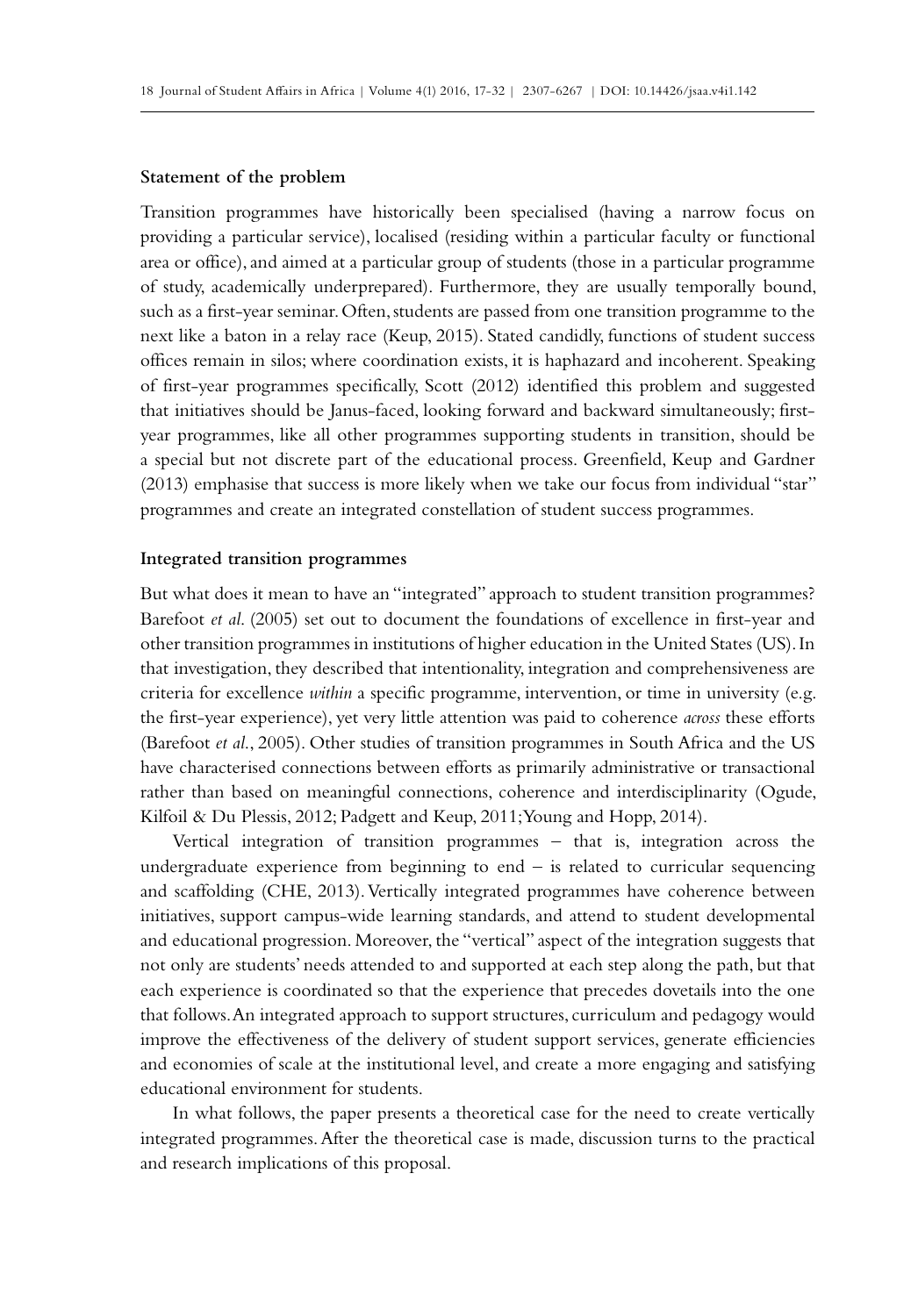### *The theoretical case*

The theoretical perspective for vertically integrating transition programmes advanced here is based on Lewin's behavioural interaction theory, first published in 1936. Lewin proposed an understanding of an individual's behaviour based on a formula taken from the conventions of mathematics:  $B = f(P, E)$ . In this pseudo-mathematical formula, B refers to the individual's behaviour. P signifies the individual personal characteristics, such as cognitive and psycho-social states, as well as other characteristics and attitudes. Finally, E refers to the environment. The environment includes physical, social, organisational and psychic sources of influence on individuals (Strange & Banning, 2001).

Kolb (1984) extended this idea to include learning-as-behaviour. In other words, learning involves a transaction between the student's personal characteristics and the educational environment. This frame of reference allows the educator to recognise that learning outcomes can improve when the educational environment is optimised for the students who engage with it. An apt practical example of how the interactionist perspective can be operationalised is related to making decisions about how to improve institutionwide student outcomes. Educators attempting to improve student success markers such as persistence or completion rates (a proxy for student behaviours) are faced with a choice: to admit only the students who match the environment, the students for whom the system is already structured, whose success is all but assured; or to take the opportunity to find ways to recalibrate educational environments to unlock the potential in whichever groups of students enter institutions of higher education. In the former option, educators are manipulating the P in the formula by selecting a particular blend of personal characteristics in their students; in the latter, educators are adjusting the environments, E, to have an impact on the outcomes.

Furthermore, the interactionist perspective, as framed as a mathematical equation, suggests that to achieve particular behaviours over time, the person and environment must interact and adapt in ways responsive to each other. Lewin (1943) further expanded his formula to indicate that timing plays a critical role in individual behaviour:  $B^t = f$  $(S<sup>t</sup>)$ . In other words, behaviour at a given point in time, or  $B<sup>t</sup>$ , is a function of a person's situation (which includes both personal and environmental factors) at that point in time, S<sup>t</sup>. Moreover, as students progress through university, they grow in their knowledge and capability and their priorities are different at different stages of their development. Further, the desired learning outcomes change as students progress through their undergraduate careers.

Therefore, the behavioural interactionist perspective conveys three key insights to which higher education professionals must attend to develop intentional and vertically integrated transition programmes: (a) an understanding of the desired behaviours and learning outcomes at each stage of an undergraduate's experience; (b) an understanding of the characteristics of students, including how cognitive, psychosocial and identity development of students progresses throughout university years; and (c) an understanding of environmental influences and how they may be structured to be adaptive to changing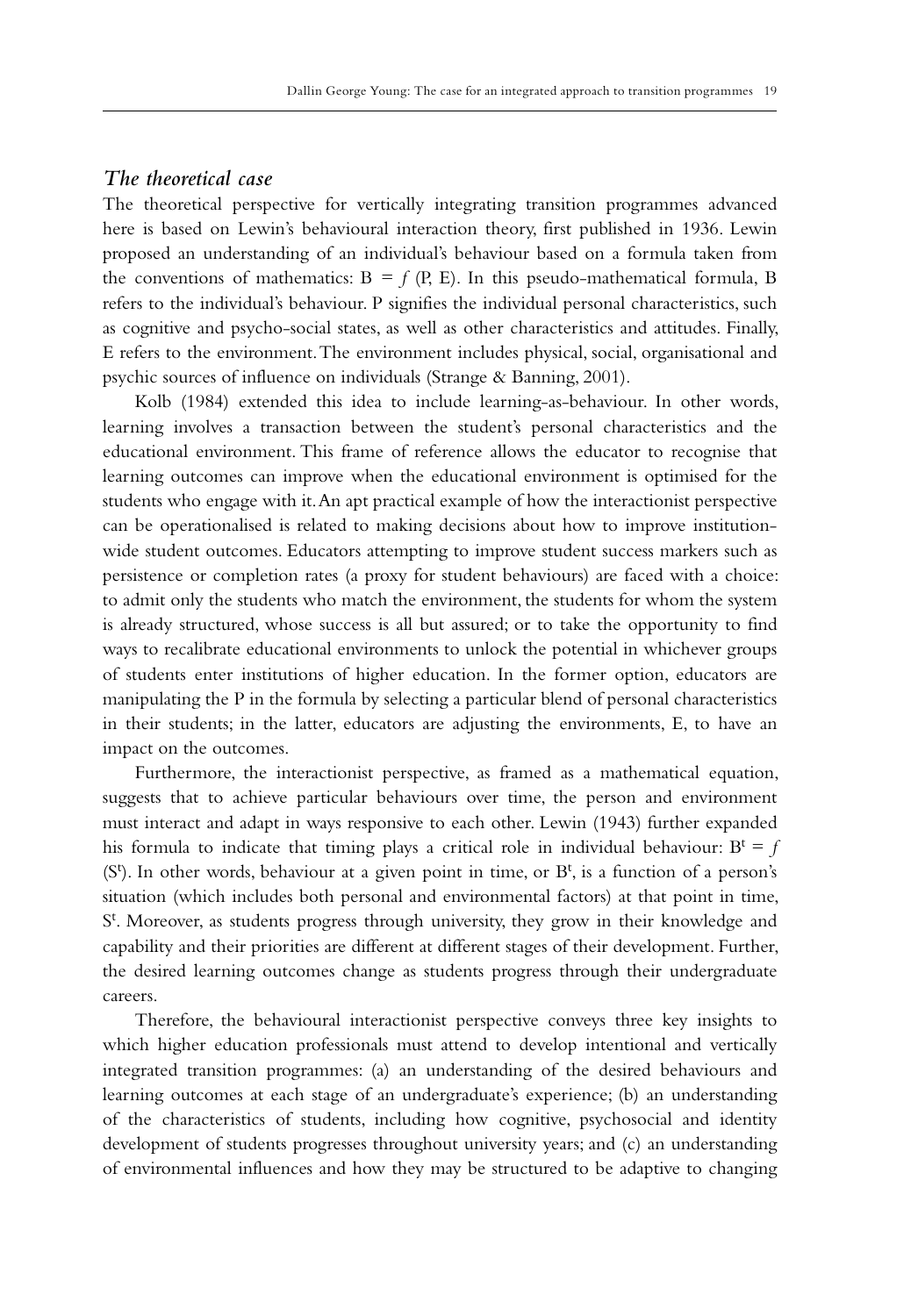student characteristics and needs. What follows are theoretical and practice-based perspectives on each of these three conditions. As a full treatment of all theoretical and practical perspectives related to the constituent pieces of how interactionist theory informs vertical integration would be impractical, a selection will be presented to illustrate how each changes over time to set up a discussion of how they can inform the development of vertically integrated student success programmes.

Many of the perspectives discussed below have been developed based on university students in the US. There are certain to be nuanced differences in the applied particulars of these perspectives used to make the case; however, while differences exist, the underlying conceptual framework is transferrable across international and cultural boundaries. Thus, the connections presented herein are intended to be illustrative rather than prescriptive.

#### **Behaviour**

To describe the desired outcomes and behaviours of students at different points in their educational careers, the work of the National Resource Center for The First-Year Experience and Students in Transition in the US is instructive. The National Resource Center conducts national surveys on student transition programmes in higher education as its primary research activity, dating back to 1988. The studies conducted ask respondents from colleges and universities in the US to identify the objectives for the initiatives designed to support student transition and success in the first, second and final years in university.

Respondents to the most recent survey of first-year seminars identified the top objectives for the course (or module). The three most frequently identified objectives for students in the first-year seminar were to: (a) develop a connection with the institution; (b) develop knowledge of campus resources and services; and, (c) develop academic skills (Young & Hopp, 2014). Lewin and Mawoyo (2014) referred to similar aims of firstyear experience initiatives within academic development departments in South African universities. These are aligned with the oft-stated goals of first-year experience programmes to facilitate students' academic and social adjustment to university (Lewin & Mawoyo, 2014; Ogude, Kilfoil & Du Plessis, 2012; Upcraft, Gardner & Barefoot, 2005).

Studies of institutional attention to the second year of university by the National Resource Center have similarly asked respondents to name the key objectives for students in year two. The most frequently designated objectives for second-year students were: (a) career exploration; (b) career preparation; (c) academic assistance; and (d) academic programme selection (Young, Schreiner & McIntosh, 2015). Other important outcomes for the second-year student include academic self-efficacy, motivation, values and deeper academic engagement (Schaller, 2010).

The student's final year of university is an important transition point in the higher education pipeline. Students in this stage are making preparations to exit the undergraduate phase of their lives and will enter the workforce or continue on in postgraduate or professional education (Hunter *et al*., 2012). When institutions were asked by the National Resource Center in the US to identify the desired objectives of final-year capstone experiences, the most frequent responses were: (a) critical thinking or analytical,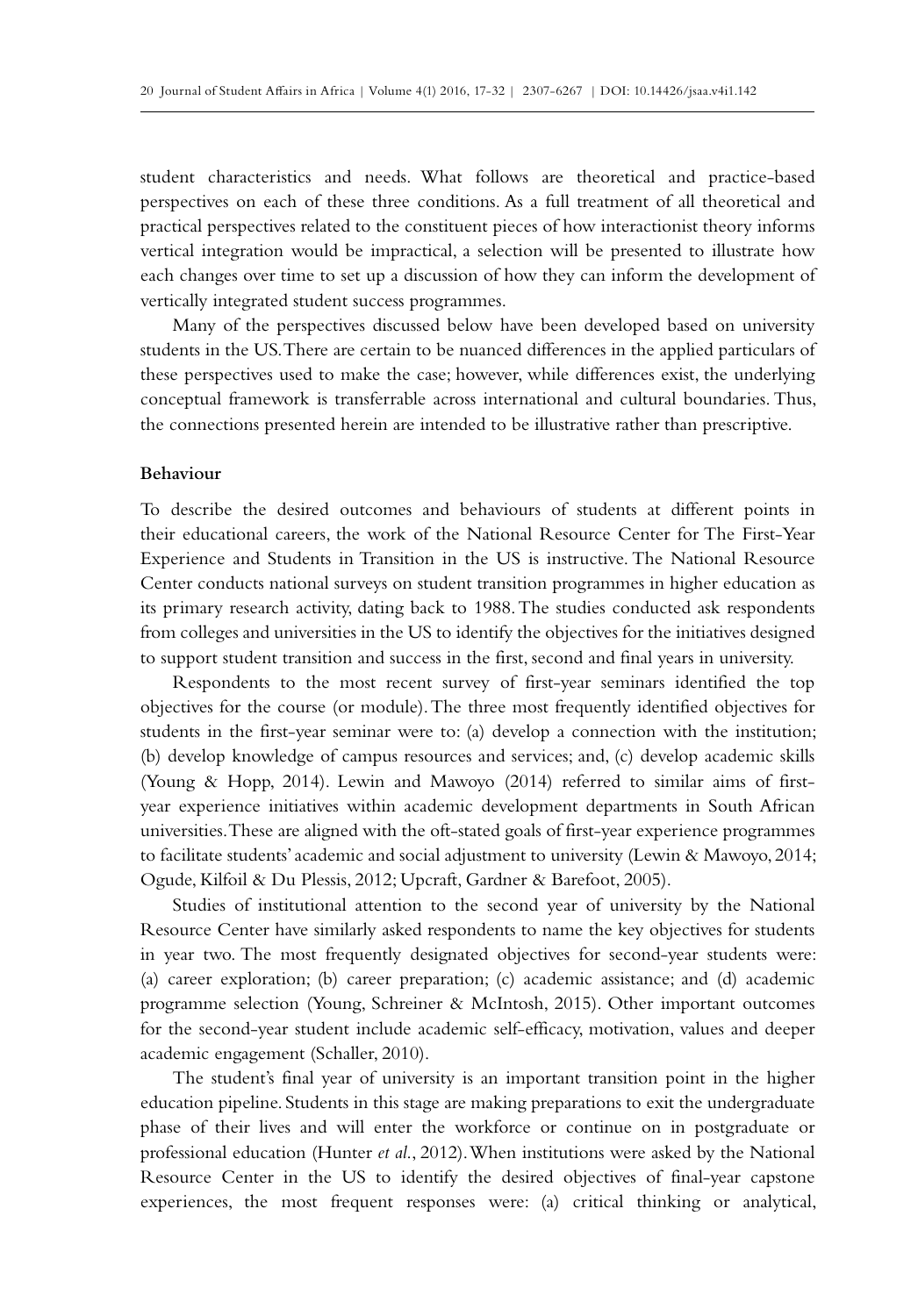problem-solving skills; (b) professional and career development; (c) proficiency in written communication; and (d) the ability to conduct research (Padgett and Kilgo, 2012).

#### **Person**

A robust opus of theoretical descriptions of human development during university studies has been developed over the past half century. While these theories differ in terms of philosophy, aspect of the person under consideration, or population group, one conclusion remains consistent throughout: late adolescence is an important developmental period for the majority of people (Evans *et al*., 2010; McEwen, 2003). Key features of student development theory include not only the interpersonal and intrapersonal changes a student is undergoing in university, but the factors that lead to this development, the development towards which the university experience should be directed, and the aspects of the college environment that can encourage or inhibit growth (Knefelcamp, Widick & Parker, 1978).

Two useful theories for understanding how students are developing and that point to how environments can be constructed to support student success during key periods of university study include Chickering and Reisser's (1993) seven vectors of identity development and Baxter Magolda's (1999; 2001) description of young adults' journey toward self-authorship. A brief overview of each theory follows, along with a description of how the theories might manifest throughout the first, second and final years of university.

#### *Identity development*

Chickering and Reisser's theory of psychosocial identity development is cited as perhaps the best known and most widely referenced student development theory (Skipper, 2005). The theory, originally developed by Chickering in 1969 and revised by Chickering and Reisser in 1993 (Evans *et al*., 2010; Skipper, 2005) describes seven vectors representing developmental tasks university students undertake as they develop their individual identities. Students will encounter these tasks to varying degrees over time and may not complete them in exactly the presented order. However, the seven vectors suggest a progression, where each subsequent vector represents greater complexity, stability and integration (Evans *et al*., 2010). The seven vectors are: (1) developing competence; (2) managing emotion; (3) moving through autonomy towards interdependence; (4) developing mature interpersonal relationships; (5) establishing identity; (6) developing purpose; and (7) developing integrity.

Chickering and Reisser (1993) suggest that students are likely to encounter certain developmental challenges earlier in their progression than others, to wit the first four vectors. For example, the first year is widely thought of as an exciting time of new discoveries, freedoms in thought and behaviours, and growth in self-confidence. However, as Scott (2012) points out, the reality for many students is that the first year is pocked with experiences of failure, lost confidence and disillusionment. New students have entered a novel social milieu, meeting unfamiliar peers and instructors. Thus, they may face emotions such as excitement, fear or depression. Emotion and interpersonal relationships intertwine as they explore their newfound freedom to follow romantic pursuits.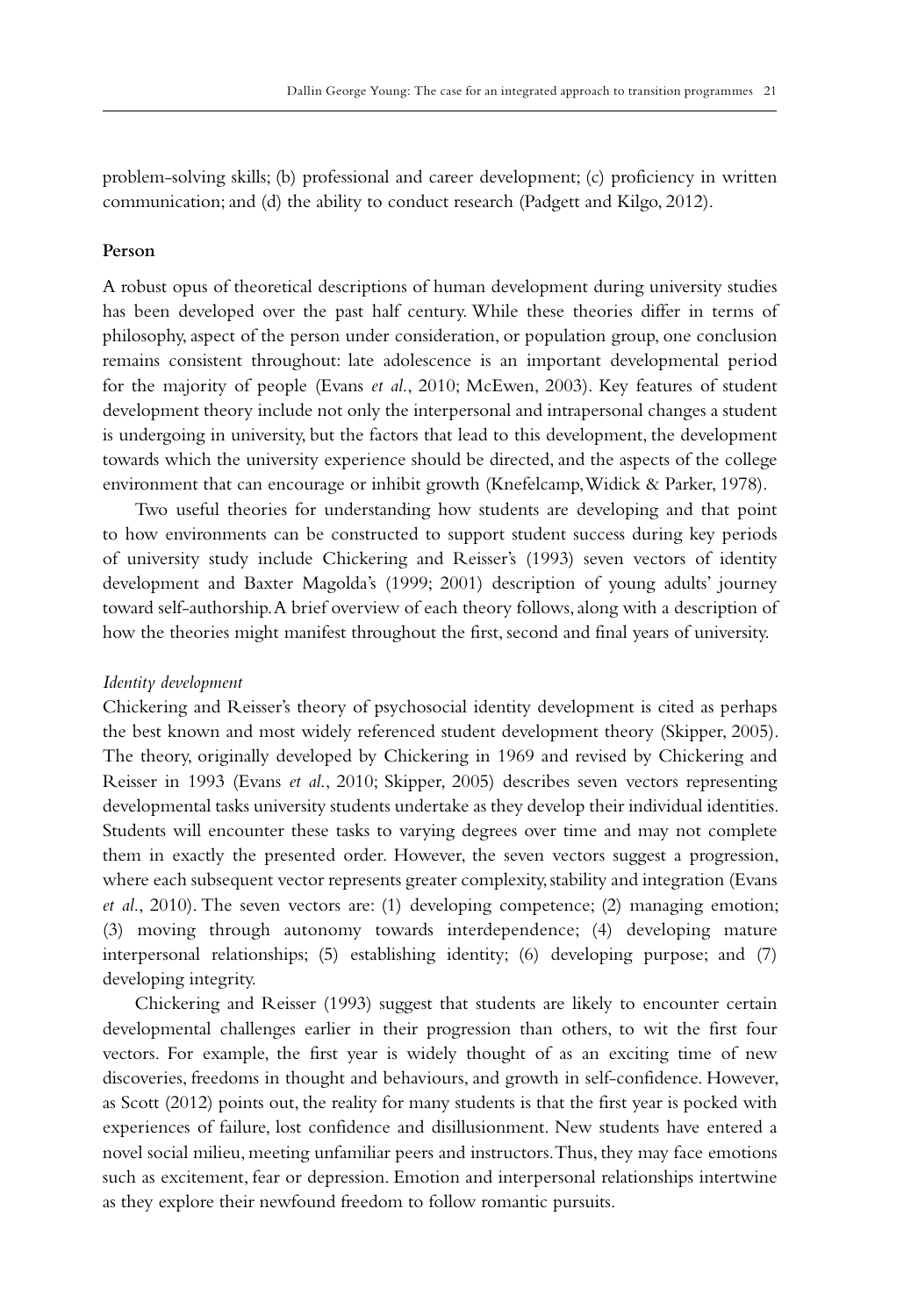As well-constructed curricular and co-curricular experiences help students to move along these vectors, students commence work on development related to the latter three. Studies on the second year of university have described the time as one in which students begin to reflect on their experiences and explore how they fit into university life and the world at large (Schaller, 2010). Second-year students have developed enough competency, self-awareness and confidence to begin grappling with larger questions such as the purpose of their education and what meaning their life might have (Margolis, 1989; Schaller, 2005; 2010). In the best cases, this eventually leads to commitments related to academics, relationships, and self (Schaller, 2010). Students begin to establish an identity, gain greater clarity about their purpose, and begin to solidify coherent commitments (Chickering & Reisser, 1993).

By the final year of university, students have begun to cultivate strengths in each of the seven vectors. Students have developed intellectual, physical and interpersonal competence; gained an awareness of emotions and the ability to pair them with responsible action; moved from emotional dependence to interdependence free from the need for continual reassurance; and fostered the capacity for enduring and healthy relationships (Chickering & Reisser, 1993). Moreover, these students are about to leave university having maturated a clearer sense of who they are as individuals, marked by heightened self-acceptance and self-esteem, increased clarity of personal and professional goals, and deepened clarification and congruence of values and actions.

#### *Self-authorship*

As the result of more than 20 years of interviews of individuals in university and in their lives afterwards (Evans *et al*., 2010), Baxter Magolda developed a theoretical model to describe the intellectual development of students' meaning-making frameworks. The theory describes dimensions of development that are characterised by three major questions that young adults face: (1) the intrapersonal *who am I?* (2) the interpersonal *what relationships do I want with others*? and (3) the epistemological *how do I know what I know?* (Baxter Magolda, 2001). Baxter Magolda describes a developmental framework where students, early in their university studies, "adopt what to believe, how to view themselves, and how to act in relationships from external authorities without carefully examining their own thoughts and feelings" (Baxter Magolda *et al*., 2012, p. 418). The demands of the stated outcomes of higher education and life beyond university require adults to develop self-authorship: the internal capacity to author one's views, identity and relationships (Baxter Magolda, 2001; Baxter Magolda *et al*., 2012).

Students arrive at university with a strong reliance on external authorities (Baxter Magolda *et al*., 2012). First-year students frequently reach to external sources of authority in the classroom, where learning is characterised by memorisation and uncritical acceptance of the perspectives of others. Rather than engaging in critical thought by expanding and judging perspectives, students gravitate toward and imitate their instructors' points of view. Baxter Magolda has termed this phase of the journey toward self-authorship "following formulas" and students often frame these formulas as if they are their own (Baxter Magolda,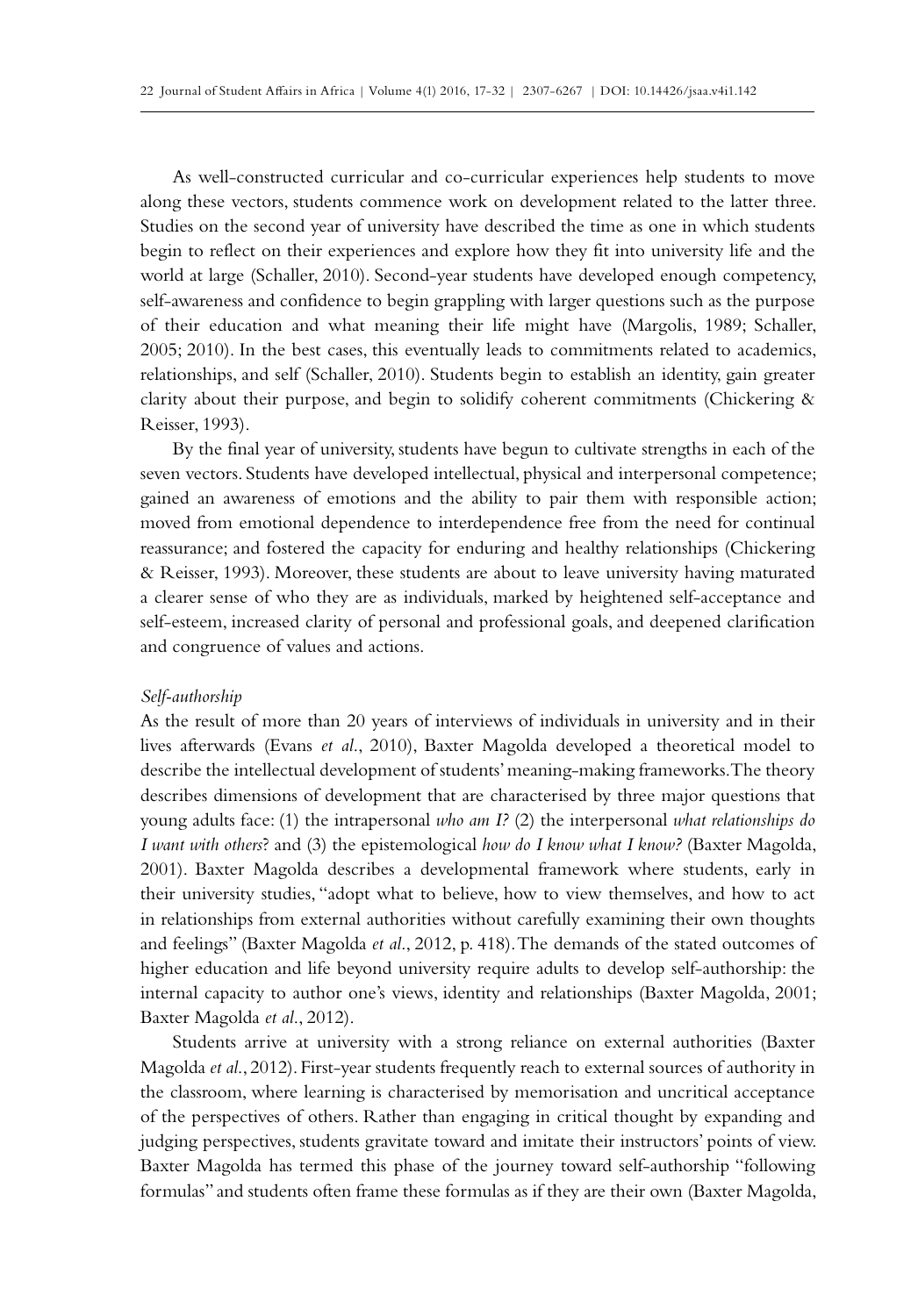2001; Evans *et al*., 2010). Baxter Magolda *et al*. (2012) found that nearly all (96%) students in a sample of 228 were predominantly reliant on external sources of authority; 86% were characterised as "externally defined" (p. 424).

However, the second year is an important moment along the path to self-authorship. Students begin to recognise the shortcomings of their reliance on external sources of authority, to become aware of the need to develop an internal voice, and to work towards constructing new ways of making meaning. The period in which students find themselves between external and internal roots of authority is characterised as a "crossroads*"* (Baxter Magolda, 2001; Baxter Magolda *et al*., 2012). Studies have demonstrated that as second-year students recognise the shortcomings of their previous ways of knowing, defining their sense of self, and their relationships, they seek ways to redefine them on their own terms (Baxter Magolda *et al*., 2012; Schaller, 2010; Schreiner *et al*., 2012). Specifically, Baxter Magolda *et al*. (2012) found that 63% of second-year students demonstrated development exhibiting more complex meaning-making and less reliance on external authority than in their first year.

Baxter Magolda's self-authorship theory is especially useful for understanding how students might develop their internal meaning-making frameworks during their time at the university in ways that will ultimately serve them as they engage in relationships, learning, employment and other activities as young adults post-graduation. In the final year of university, students' journey to self-authorship will progress as they "become the author of [their] life", marked by choosing their own beliefs and becoming owners of their knowledge, determining their own values and identity, and engaging in relationships in which they can remain true to themselves and develop reciprocal attention to needs (Baxter Magolda, 2001). However, in the initial study where the theory was developed, the students were only anticipating self-authorship upon graduation. It was found that graduates "left [university] with an initial awareness that they would have to make their own decisions, but without internal mechanisms to do so" (Baxter Magolda, 2001, p. 36).

#### **Environment**

The importance of creating educationally purposeful environments has been discussed widely for at least the past century. As Dewey (1933) states, "whether we permit chance environments to do the [educating], or whether we design environments for the purpose makes a great difference" (p. 22). Environments, as stated earlier, are important levers in the student success equation, particularly as wider access to higher education has become more important and the characteristics of students have become more diverse.

Bronfenbrenner (1993) proposed an ecological model of human development based on Lewin's model of person–environment interaction. The strength of Bronfenbrenner's developmental ecology model is its ability to describe the importance of the interactions between the person and the environment and to understand how the interaction influences outcomes (Evans *et al*., 2010). The model focuses on the interaction between four components of human ecology: person, process, context and time (Bronfenbrenner, 1993). As the discussion presented herein is focused on a framework for educational environments,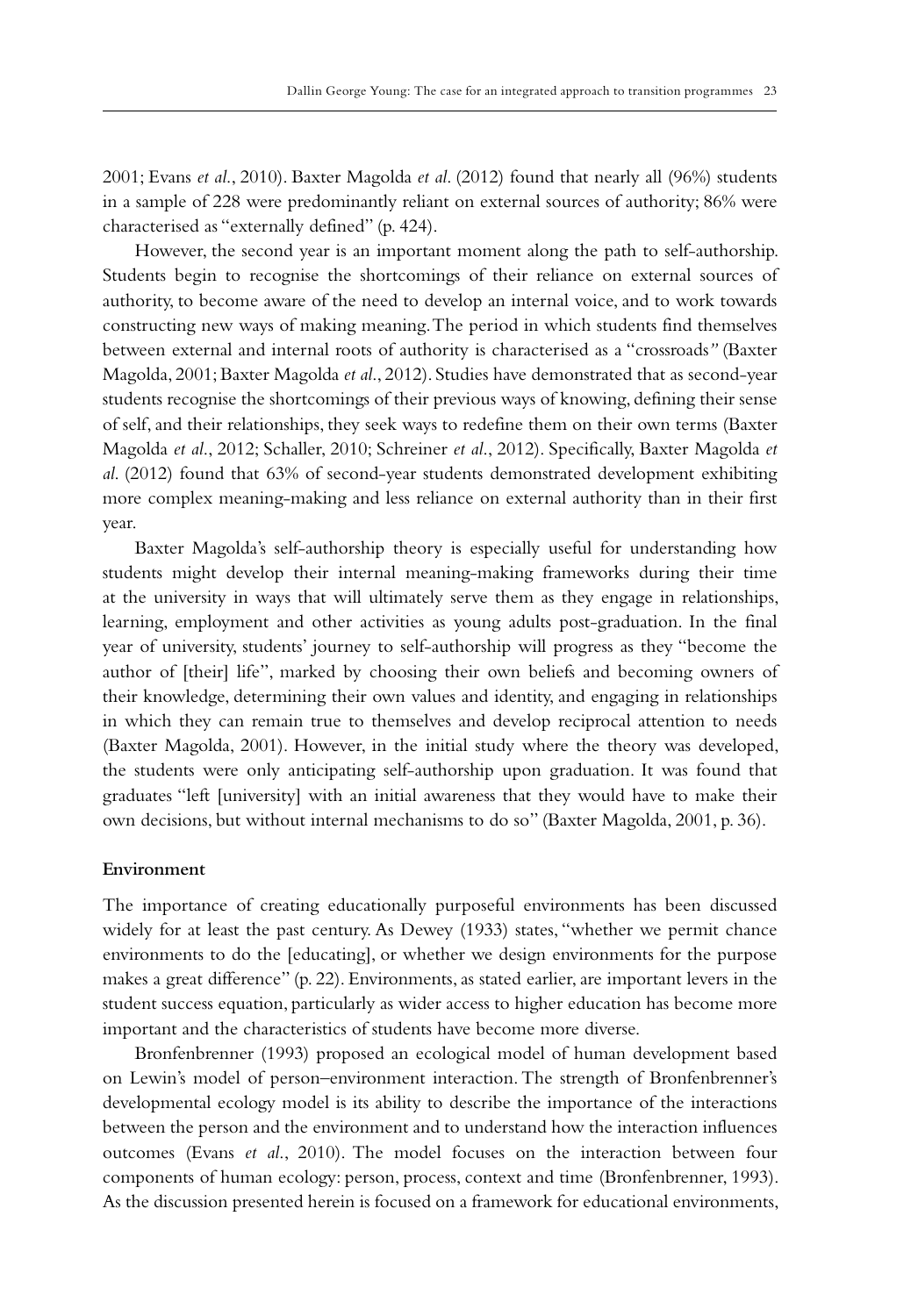the components of context and time are the most germane to this framework and will thus constitute the bulk of the discussion. It is worth presenting the components of person and process briefly to illustrate how person and environment interact within this ecological model.

One of the chief pillars upon which Bronfenbrenner's (1993) model rests is the extension of Lewin's behavioural interaction perspective to state that development is an ongoing result of the interaction of the person and the environment (Evans *et al*., 2010). From this, Bronfenbrenner described two key mechanisms that have the most influence on this interaction. First, the personal characteristics with the greatest influence on personal development are those that strengthen or diminish dispositions toward the immediate environment. These characteristics include those attributes that elicit responses from the environment, the manner in which individuals react to the environment, the differences in how people engage or persist in activities of increasing complexity, and the way in which individuals perceive their agency relative to the environment (Renn & Arnold, 2003). Second, "proximal processes", or the forms of interaction between the person and the environment that are closest to the individual, are the primary sources of developmental influence (Evans *et al*., 2010). Proximal processes should be encountered at progressive and developmentally appropriate times to achieve optimal development and so as not to be too complex and overwhelming.

Context is the aspect of the model that receives the most attention and forms the framework for the conceptualisation of the environment. Bronfenbrenner (1993) described the environment as four nested levels of context, surrounding the person at the centre: (1) microsystem, (2) mesosystem, (3) exosystem, and (4) macrosystem. The *microsystem* is characterised as the physical, social or constructed features of the immediate environment. Interactions with roommates, friendship groups, work settings, athletics teams, families and relationships with instructional staff all constitute common microsystems of the university student's environment (Renn & Arnold, 2003). Educators create structures to facilitate and ensure students' engagement with these microsystems, for example by teaching in classrooms, setting up office hours for instructor–student interaction, and offering peer mentoring to students.

The *mesosystem* refers to the processes taking place between two or more settings containing the developing person (Bronfenbrenner, 1993). In other words, a mesosystem is an interaction between microsystems. For example, a mesosystem occurs when a roommate relationship influences the way in which the student and a classroom environment interact. Other mesosystems are formed when students' family situations interact with their educational environs. Examples of educational environments that have been designed to facilitate high-impact student success by creating mesosystems include linked courses, residential living-learning communities, and connecting service-learning to first-year experience programmes (Young & Hopp, 2014).

*Exosystems* are environments that exist beyond the immediate environment of the individual but still have strong influence on the microsystems or the individual (Bronfenbrenner, 1993; Renn & Arnold, 2003). Exosystems within university students'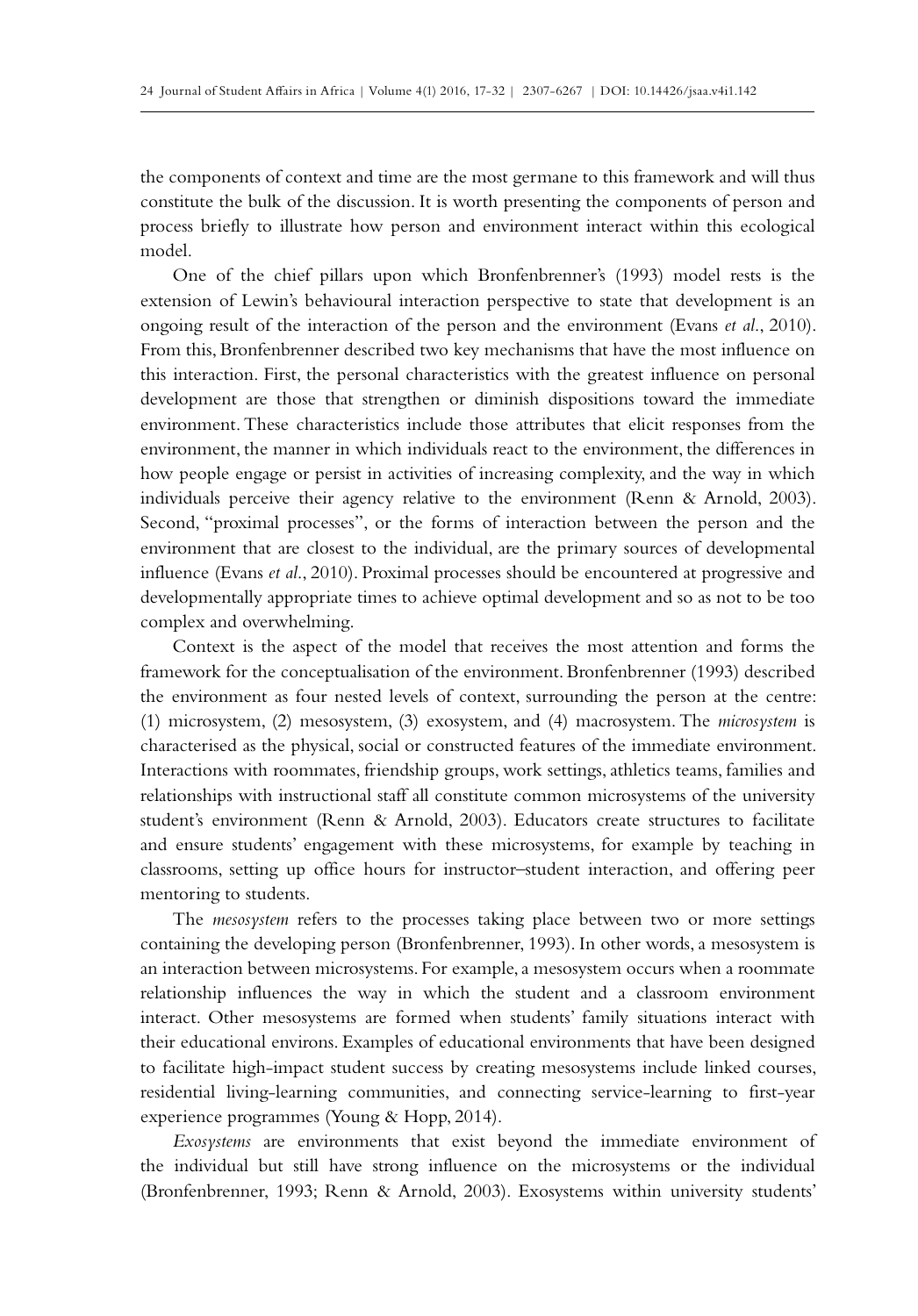ecosystems include the fiscal and policy environments of the university, the curriculum committee, and even the environments of important others, such as their parents' workplaces. Other important exosystems for students include national policy on degrees and diplomas, such as the Higher Education Qualifications Framework, and needs and hiring processes of the industries into which graduates will be entering.

The most distal of the students' ecosystem is the *macrosystem.* The macrosystem contains the sum total of the micro-, meso- and exosystems within a particular social structure (Bronfenbrenner, 1993). This includes the broader university and all members of its community, but also comprises larger environments, such as socio-historical trends and larger cultural expectations (Renn & Arnold, 2003). The macrosystem has profound influences on students in transition. For instance, a first-year student moves from the culture of home to a new culture of the university. Additionally, the expectations of society about what it means to be a student at university, as well as the meaning that particular cultural perspectives assign to a university graduate, are forms of the influence that the macrosystem has on students and their transitions.

Finally, Bronfenbrenner (1993) outlined the role that time plays in the interaction of the person with the environment. As proximal processes should be structured at appropriate times to optimise the developmental potential of the person–environment interaction, the model suggests that time has a critical role in structuring educational environments. The idea of vertical integration as presented herein has a strong basis in the notion of the role of time in how the person and the environment interact to achieve learning and development.

#### *Discussion*

Lewin's (1936) behavioural interaction perspective stipulates that behaviour, learning (Kolb, 1984), or development (Bronfenbrenner, 1993) is influenced by the interaction between the person and the environment. Transition programmes have been developed to assist university students to adapt and achieve goals along their educational journey through higher education. As students change during their time at university, the environment can, and must, be responsive to achieve optimal learning and development. However, it is unreasonable to expect that an environment developed to achieve a particular outcome at one point in time would be adequate to produce a new outcome for a student who has changed at some future point. For example, second-year students are less prone to seek out help in the same ways as they did in the first year (Young, Schreiner & McIntosh, 2015). Moreover, vertical integration of student success programmes requires sequencing educational experiences in an intentional, focused and ordered way. Successfully integrated approaches to transition are built on an understanding of how students develop during and throughout their time at university.

Thus, an intentional *vertical* integration of transition programmes also requires, and is built upon, *horizontal* alignment between objectives (desired behaviour), the developmental needs of students, and educational environments. For instance, if the desired objective (i.e. behaviour) for first-year students is academic adjustment, educators must consider who they are as people. Students in the first year of university are likely to be confronted with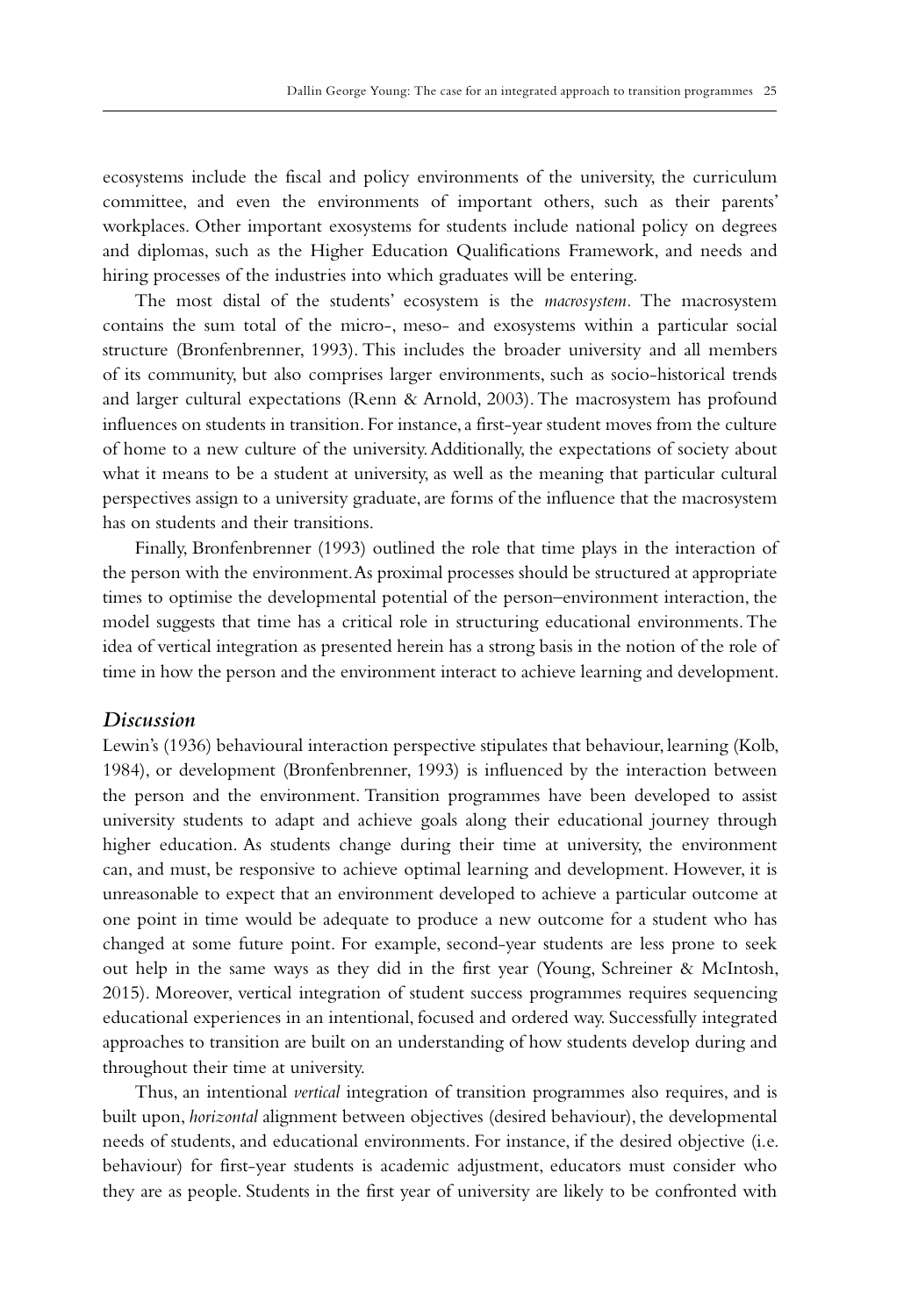challenges related to confidence, emotions, relationships and new-found independence (Chickering & Reisser, 1993). Moreover, they are likely to look to external sources of authority as they engage in learning and making meaning of novel information (Baxter Magolda *et al*., 2012). As educators adapt, adopt and create environments, they must consider how they can create educationally supportive ecosystems. Educators must consider the elements of the micro-, meso-, exo- and macrosystems both related to the curriculum and the co-curriculum that they can modify and improve to assist students in the first year.

The same pattern is followed for the subsequent years of university. However, vertical integration suggests a progressive approach to the objectives. Thus, as Scott (2012) suggested, transition-focused initiatives should look both forwards and backwards, creating a seamless educational experience. First-year programmes should set students up for the second year, the second year should build on the first-year and prepare students for the final year, and final-year initiatives and culminating experiences should be based on creating an integrative educational opportunity for students who are poised to graduate and enter the next phase of life, either in the workforce or in graduate or professional education.

#### **Implications for practice and research**

As a result of this conceptual case for vertically and horizontally integrated approaches to student transitions, three recommendations for higher education instructional and support staff can be advanced for South Africa's higher education institutions: (1) determine what the desired outcomes are for students at each year of university; (2) develop an understanding of who students are at each step throughout their undergraduate years; and, (3) create educational environments to match and facilitate development and learning in the micro-, meso-, exo and macrosystems.

First, institutions must determine realistic and desirable outcomes for each year. A reasonable place to start is with a set of general learning objectives for all students at the institution. Similar to how a qualification's curriculum is built on a specific set of learning outcomes related to the discipline, an institution can create a general overview of what it means to be a graduate from that university. Then, the next question follows: What do institutions want their students to know at each step along the way? Coming to some consensus about this at an institution-wide level is likely to be somewhat difficult as there are likely to be differing opinions. However, there is power in this process; if done properly, multiple stakeholders can come to the table and develop buy-in as they participate in the development of these objectives.

Second, an ongoing commitment to understanding who South African students are and how they develop throughout their undergraduate years is critical. As expressed earlier, a major limitation of the examples presented herein is that they are based on scholarship that is based on university students in the United States. The specific application and development of programmes must be built to serve local needs within the broader national context. Understanding the unique circumstances and developmental trajectory of students at each institution will allow for creativity in developing high-impact interventions.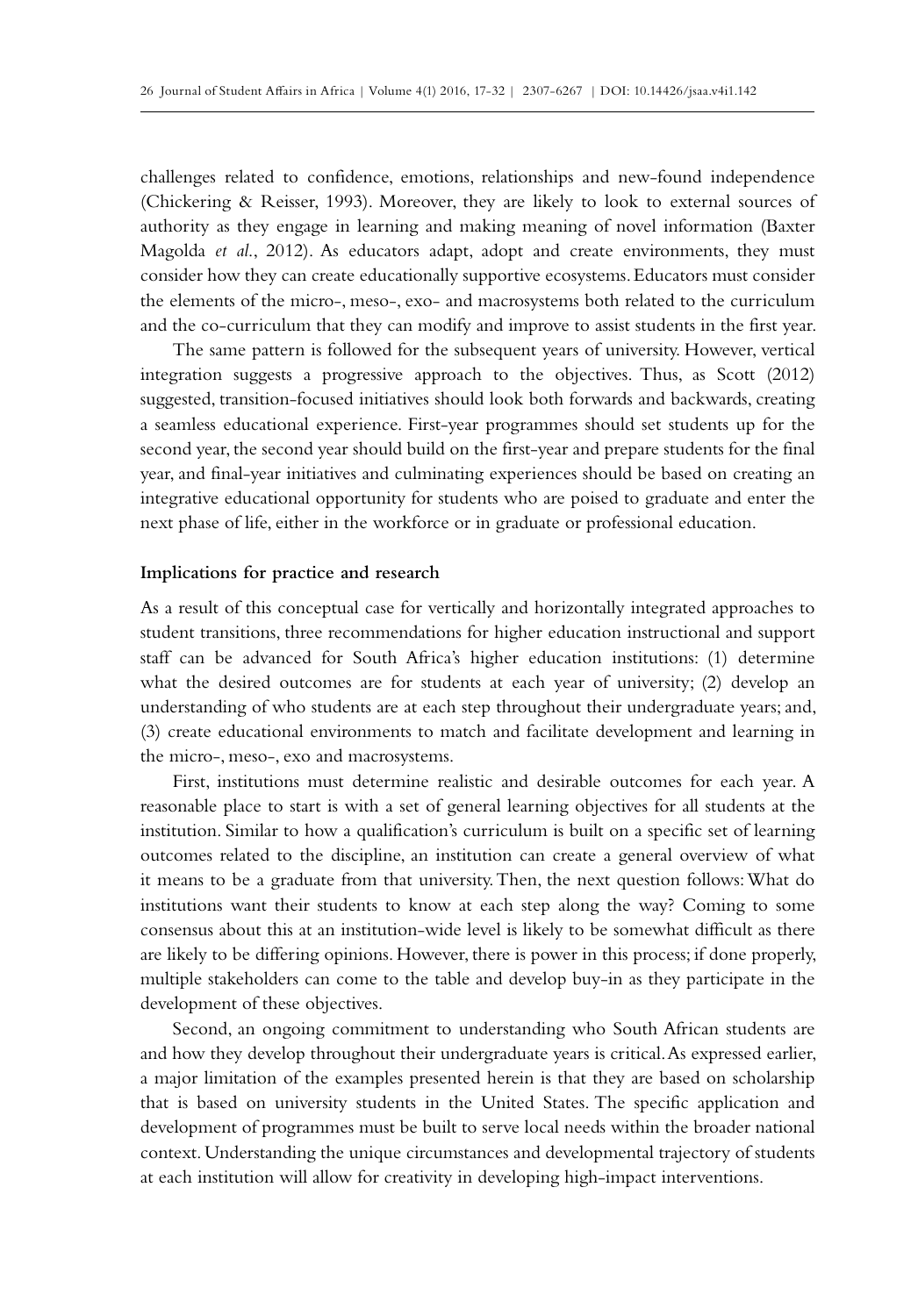Finally, the educational environment represents the opportunity for higher-education professionals to intervene and make a difference in the trajectory of the lives of students. However, the students who are at university now will not be served by systematic structures that take years to develop. Even in the rare cases where there is systemic agreement that widespread changes to curricular or co-curricular structures are necessary, changes are slow to come. While the long-term goal is to weave this integrated support into the institutional fabric, a more measured approach can be advocated.

Educators can seek opportunities to support students in structures that already exist on campus; this is especially important for senior university students. The interested highereducation professional on campus or institutional researcher can create an inventory of the existing points in universities that are currently uniquely poised to provide the first steps toward integrating student transitions. Such examples include services under academic development and support, academic advising, and on-campus residences. Studies of the evolution of student success programmes in the United States have revealed that initiatives aimed at supporting second-year students most frequently emerged out of different functional areas first (e.g. student residences, academic advising, career services) and then became more coordinated (Keup, Gahagan & Goodwin, 2010; Young, Schreiner & McIntosh, 2015).

Once the offices, programmes and initiatives have been identified, it is important for those staff to connect, collaborate and create communities of practice. The coordination of transition programmes can lead to opportunities for efficiency and identifying gaps in coverage. The appointment of a coordinator of senior student programmes can put in place an individual to be a champion. However, the appointment of an administrator does not signal the successful implementation or integration of transition initiatives – it is merely a first step.

#### **Concluding comments**

Creating intentional educational environments can help students as they move through university. Vertical integration, as a progressive, intentional, and student-centred approach to developing and delivering student success, provides a comprehensive method for incorporating best practice for student success. As institutions attend to how students develop as they progress through university and respond appropriately, they will be better positioned to deliver on the social and economic promises of higher education.

#### *References*

- Barefoot, B.O., Gardner, J.N., Cutright, M., Morris, L.V., Schroeder, C.C., Schwartz, S.W., Siegel, M.J. & Swing, R.L. (2005). *Achieving and sustaining institutional excellence for the first year of college*. San Francisco, CA: Jossey-Bass.
- Baxter Magolda, M.B. (1999). *Creating contexts for learning and self-authorship: Constructive-developmental pedagogy.* Nashville, TN: Vanderbilt University.
- Baxter Magolda, M.B. (2001). *Making their own way: Narratives for transforming higher education to promote self-development.* Sterling, VA: Stylus.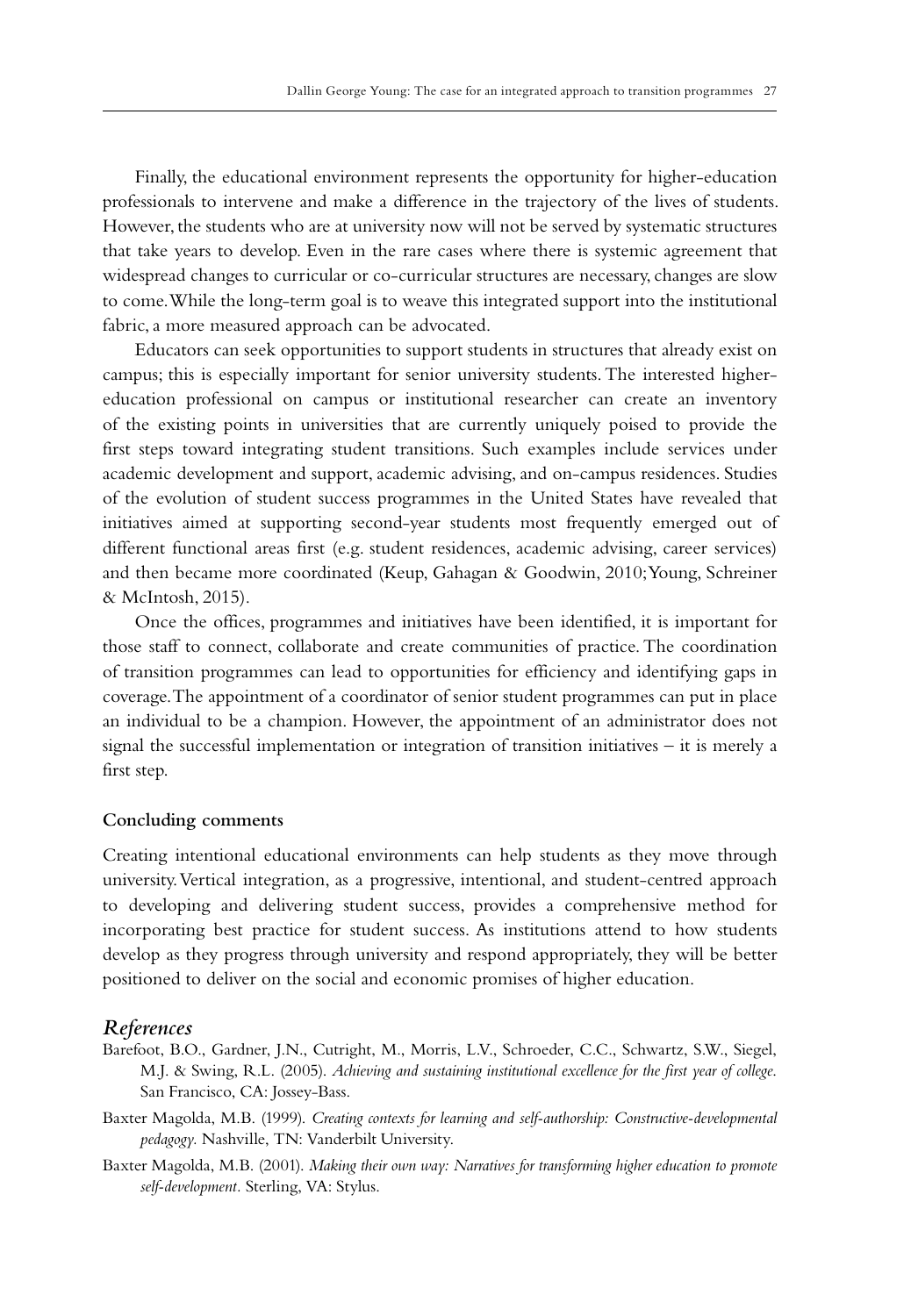- Baxter Magolda, M.B., King, P.M., Taylor, K.B. & Wakefield, K.M. (2012). Decreasing authority dependence during the first year of college. *Journal of College Student Development, 53*(3), 418–435.
- Botha, L. & Van Schalkwyk, S. (2009). The first-year academy: An institution-wide initiative to foster student success. In: D. Nutt & D. Calderon (Eds). *International perspectives on the first-year experience in higher education* (Monograph No. 52), pp. 95–100. Columbia, SC: University of South Carolina, National Resource Center for The First-Year Experience and Students in Transition.
- Bronfenbrenner, U. (1993). The ecology of cognitive development: Research models and fugitive findings. In R.H. Wozniak & K.W. Fischer (Eds). *Development in context: Acting and thinking in specific environments*, pp. 3–44. Hillsdale, NJ: Erlbaum.
- Chickering, A.W. & Reisser, L. (1993). *Education and identity.* (2nd ed.). San Francisco, CA: Jossey-Bass.
- Council on Higher Education (CHE). (2012). *VitalStats: Public higher education 2010.* Retrieved 29 August 2015 from www.che.ac.za/sites/default/files/publications/vital\_stats\_public\_higher\_ education\_2010.pdf.
- Council on Higher Education (CHE). (2013). *A proposal for undergraduate curriculum reform in South Africa: The case for a flexible curriculum structure.* CHE publication: Pretoria. Retrieved 29 August 2015 from www.che.ac.za/sites/default/files/publications/Full\_Report.pdf.
- Department of Higher Education and Training. (2012). *Green paper for post-school education and training: The doors of learning and culture shall be opened.* Retrieved 29 August 2015 from www.che.ac.za/ sites/default/files/publications/DHET\_green\_paper\_post\_school\_education\_training.pdf.
- Department of Higher Education and Training. (2013). *White paper for post-school education and training: Building an expanded, effective, and integrated post-school system.* Retrieved 29 August 2015 from www.dhet.gov.za/SiteAssets/Latest%20News/White%20paper%20for%20post-school%20 education%20and%20training.pdf.
- Dewey, J. (1933). *How we think: A restatement of the relation of reflective thinking to the educative process.* New York, NY: D. C. Heath.
- Evans, N.J., Forney, D.S., Guido, F.M., Patton, L.D. & Renn, K.A. (2010). *Student development in college: Theory, research, and practice.* San Francisco, CA: Jossey-Bass.
- Fisher, G. & Scott, I. (2011). *The role of higher education in closing the skills gap in South Africa*. Closing the Skills and Technology Gap in South Africa Background Paper 3. Washington, DC: The World Bank.
- Greenfield, G.M., Keup, J.R. & Gardner, J.N. (2013). *Developing and sustaining successful first-year programs: A guide for practitioners*. San Francisco, CA: Jossey-Bass.
- Hunter, M.S., Keup, J.R., Kinzie, J. & Maietta, H. (2012). *The senior year: Culminating experiences and transitions.* Columbia, SC: University of South Carolina, National Resource Center for The First-Year Experience and Students in Transition.
- Jones, B., Coetzee, G., Bailey, T. & Wickham, S. (2008). Factors that facilitate success for disadvantaged higher education students: An investigation into approaches used by REAP, NSFAS and selected higher education institutions. Retrieved [date] from www.reap.org.za/pieces/reports/pdf/ tracking\_reports/2008\_June\_factors\_that\_facilitate\_success.pdf.
- Keup, J.R. (2015). National research and trends on senior capstone experiences. Presentation given to Academic Development Centre, University of Johannesburg, South Africa.
- Keup, J.R., Gahagan, J., and Goodwin, R.N. (2010) *2008 National Survey of Sophomore-Year Initiatives: Curricular and Cocurricular structures supporting the success of second- year college students (Research Reports on College Transitions No 1)*. Columbia, SC: University of South Carolina, National Resource Centre for the First-Year Experience and Students in Transition.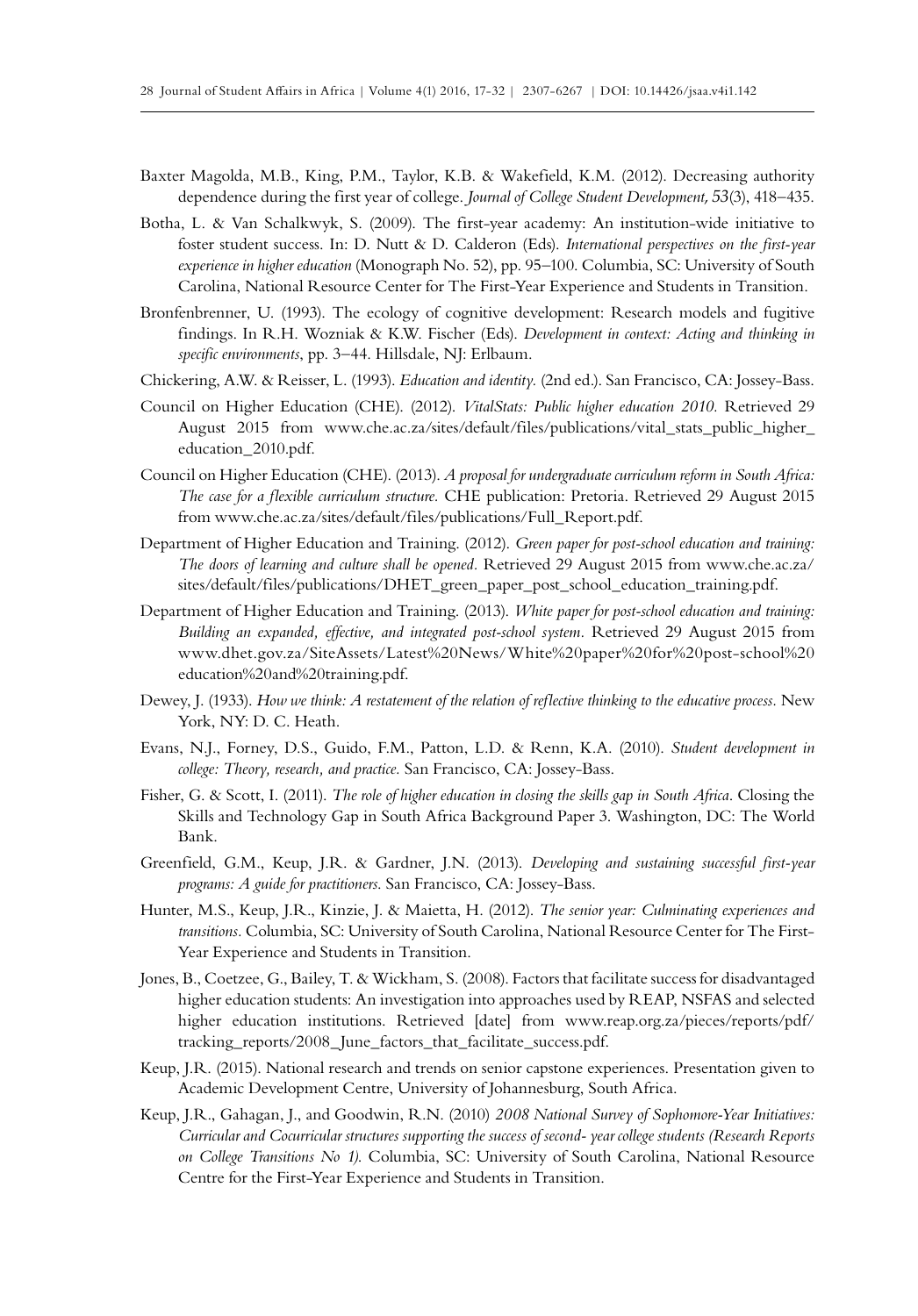- Knefelkamp, L.L., Widick, C. & Parker, C.A. (1978). Editor's notes: Why bother with theory? In L. Knefelkamp, C. Widick & C.A. Parker (Eds). *Applying New Developmental Findings: New Directions for Student Services* No. 4, pp. vii–xvi. San Francisco, CA: Jossey-Bass.
- Kolb, D. (1984). *Experiential learning: Experience as the source of learning and development*. Englewood Cliffs, New Jersey: Prentice Hall.
- Lewin, K. (1936). *Principles of topological psychology.* New York, NY: McGraw-Hill.
- Lewin, K. (1943). Defining the "field at a given time". In K. Lewin (Ed.). *Field theory in social science*, pp. 43–59. New York, NY: Harper & Row.
- Lewin, T. & Mawoyo, M. (2014). *Student access and success: Issues and interventions in South African Universities.* Retrieved 29 August 2015 from www.inyathelo.org.za/knowledge-services/ inyathelo-publications/view-all-publications-for-download/item/student-access-and-successissues-and-interventions-in-south-african-universities-2014.html.
- Margolis, G. (1989). Developmental opportunities. In P.A. Graysen & K. Cauley (Eds). *College psychotherapy*, pp. 71–91. New York, NY: Guilford Press.
- McEwen, M.K. (2003). The nature and uses of theory. In S.R. Komives, D.B. Woodard & Associates (Eds). *Student Services: A handbook for the profession* (4th ed.), pp. 153–178. San Francisco, CA: Jossey-Bass.
- National Planning Commission. (2011). *National Development Plan 2030: Our future Make it work.* Retrieved [date] from www.poa.gov.za/news/Documents/NPC%20National%20 Development%20Plan%20Vision%202030%20-lo-res.pdf.
- Ogude, N., Kilfoil, W. & Du Plessis, G. (2012). An institutional model for improving student retention and success at the University of Pretoria. *The International Journal of the First Year in Higher Education,* 3(1), 21–34.
- Padgett, R.D. & Keup, J.R. (2011). *2009 National Survey of First-Year Seminars: Ongoing efforts to support students in transition.* Research Reports on College Transitions, No. 2. Columbia, SC: University of South Carolina, National Resource Center for The First-Year Experience and Students in Transition.
- Padgett, R.D. & Kilgo, C.A. (2012). *2011 National Survey of Senior Capstone Experiences: Institutionallevel data on the culminating experience*. Research Reports on College Transitions, No. 3. Columbia, SC: University of South Carolina, National Resource Center for The First-Year Experience and Students in Transition.
- Renn, K.A. & Arnold, K.D. (2003). Reconceptualizing research on college student peer culture. *The Journal of Higher Education,* 74(3), 261–291.
- Schaller, M.A. (2005). Wandering and wondering: Traversing the uneven terrain of the second college year. *About Campus*, 10(3), 17–24.
- Schaller, M.A. (2010). The journey into self. In M.S. Hunter, B.F. Tobolowsky, J.N. Gardner, S.E. Evenbeck, J.A. Pattengale, M.A. Schaller & L.A. Schreiner (Eds). *Helping sophomores succeed: Understanding and improving the second-year experience*, pp. 66–80. San Francisco, CA: Jossey-Bass.
- Schreiner, L.A., Slavin Miller, S., Pullins, T.L., & Seppelt, T.L. (2012). Beyond sophomore survival. In: L.A. Schreiner, M.C. Schreiner, & D.D. Nelson (Eds), *Thriving in Transitions: A Research-Based Approach to College Student Success*, pp. 111–156. Columbia, SC: University of South Carolina, National Resource Center for The First-Year Experience and Students in Transition.
- Scott, I. (2012). First-Year Experience as terrain of failure or platform for development? Critical choices for higher education. In B. Leibowitz, A. van der Merwe & S. van Schalkwyk (Eds). *Focus on First-Year Success: Perspectives Emerging from South Africa and Beyond*. Stellenbosch: Sun Press.